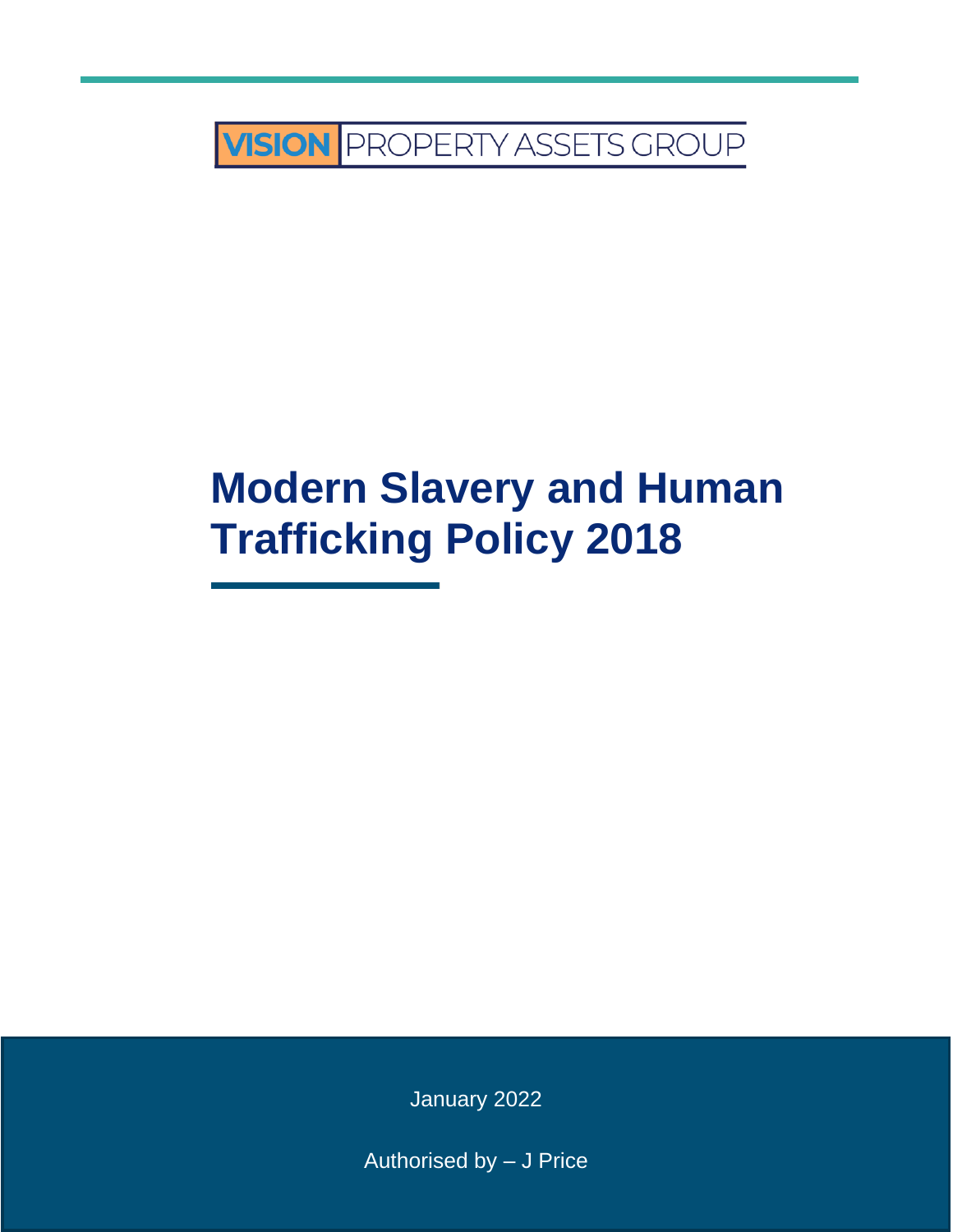## **Employer responsibility**

Modern slavery and human trafficking statement

This Modern Slavery and Human Trafficking Statement form a part of the Modern Slavery Act 2015 and relate to actions and activities within Vision Property Assets Group and its current financial year. Vision Offices (the company, 'we', 'us' or 'our') is committed to preventing slavery and human trafficking violations in its own operations, its supply chain, and its products. We have zero tolerance towards slavery and require our supply chain of any products or services to comply with our values.

> **Director Robin G Downey**

**Secretary/Partner Joseph Price**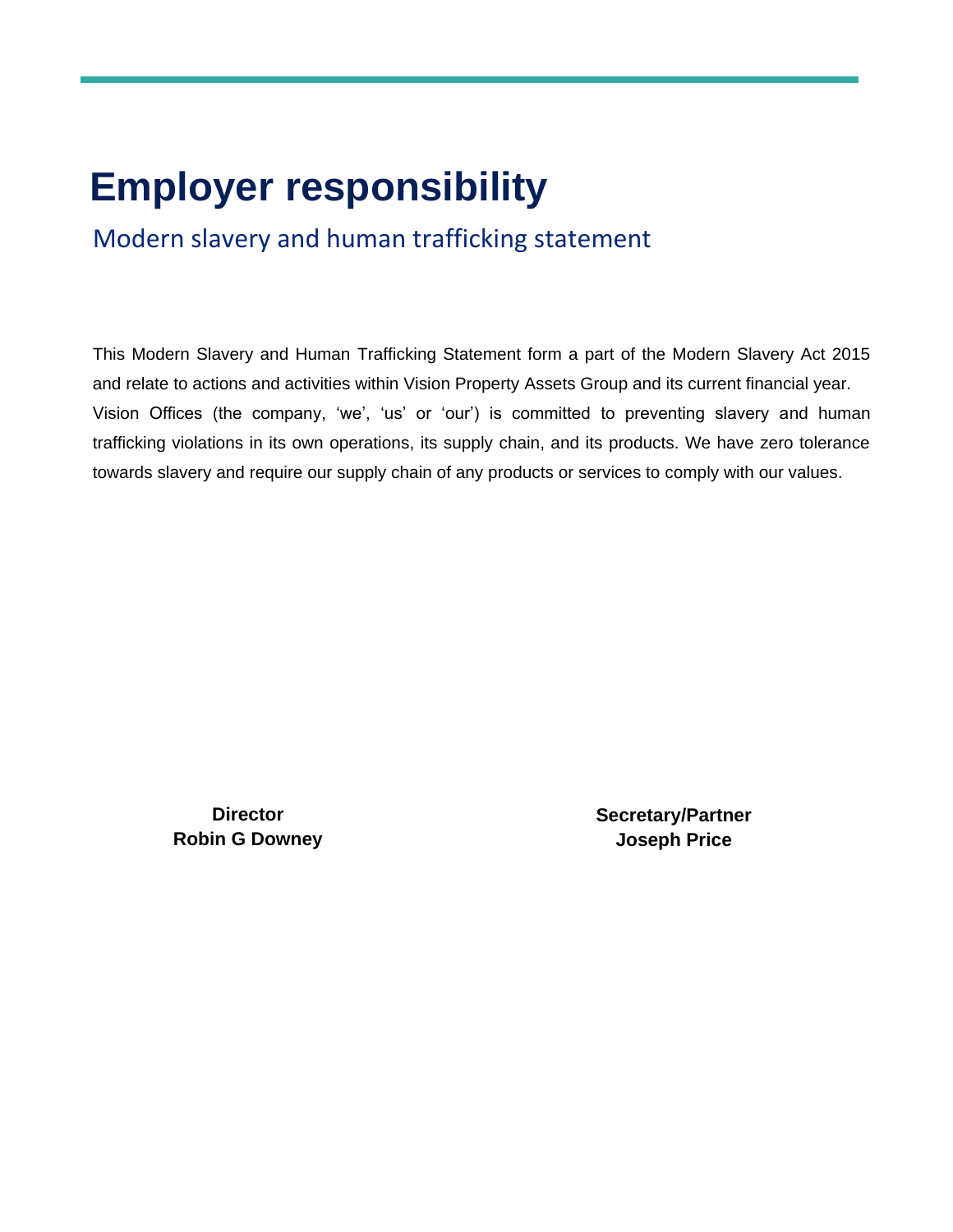#### **1) Organisational structure**

Vision Property Assets Group has multiple business operations in the United Kingdom. We operate in the Real Estate, Property Development and Commercial Management sector. The nature of our supply chains is as follows:

We work with several key direct suppliers, who provide us with goods, such as equipment for our premises, and services, such as outsourced business processes, IT software and marketing services.

For more information about the Company, please visit our website: [www.vpag.co.uk](http://www.vpag.co.uk/)

#### **2) Due Diligence**

As part of our efforts to monitor and reduce the risk of slavery and human trafficking occurring in our supply chains, we have adopted the following due diligence procedures:

• Internal supplier communication questionnaires and audits where relevant and/or possible

Our due diligence procedures aim to:

- Identify and action potential risks in our business and supply chains.
- Monitor potential risks in our business and supply chains.
- Reduce the risk of slavery and human trafficking occurring in our business and supply chains.

### **3) Risk and compliance**

Vision has evaluated the nature and extent of its exposure to the risk of slavery and human trafficking occurring in its UK supply chain through:

- Creating an annual risk profile for key suppliers
- We do not consider that we operate in a high-risk environment because: